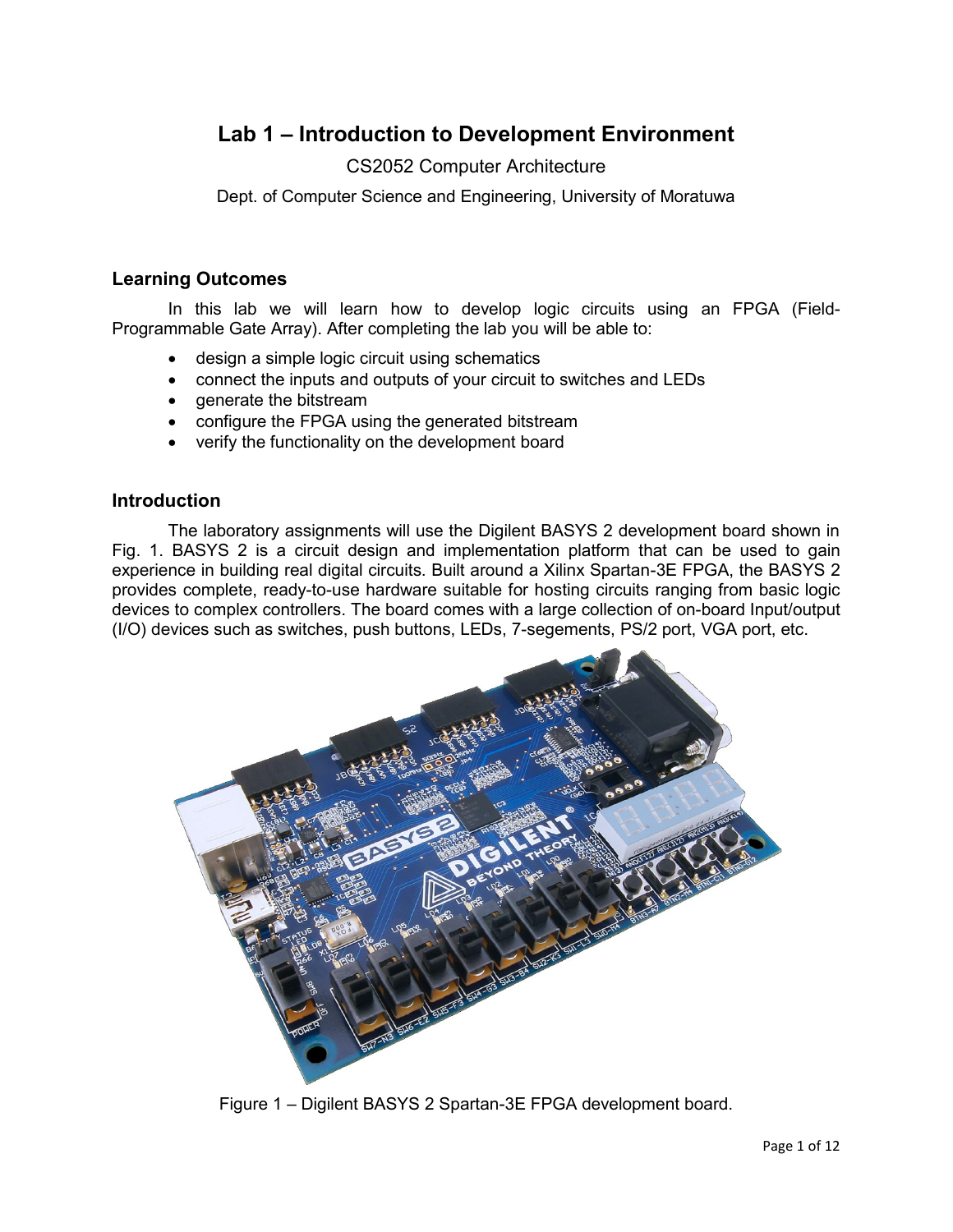An FPGA is an integrated circuit designed to be configured by a designer after manufacturing – hence "field-programmable". The FPGA configuration is generally specified using schematics or Hardware Description Language (HDL). In our labs, we will only use the schematics to configure/program the FPGA, as it is relatively easier to lean and use. Alternatively, HDL take more time to lean but very useful while building more complex circuits.

We use Xilinx ISE Design Suite software to program the FPGA using schematics. The laboratory assignments are based on version 14.7 of the Xilinx ISE WebPack edition. As the BASYS 2 board is not developed by Xilinx, we have to follow an additional step to program the FPGA. Instead of directly programming the BASYS 2, we use Digilent Adept software to download the bitstream generated by the Xilinx ISE.

- **Note** As you are new to digital design, do not be surprised if it appears intimidating at first. Do not despair. We will selectively introduce the features as needed while ignoring others that we do not need. As the semester progresses, you will understand more and more features, and by the end of the semester, you will be able to design complex circuits using many features of the ISE Design Suite.
- **Tips** In addition to using the computers in the lab, you can also install the ISE WebPack edition in your own computer. Installation files are  $6.5$  GB (installation requires  $\sim$  17 GB). Hence, obtain the installation files from the instructor rather than downloading them from the web. Once installed, you will be asked to register the product to obtain a license file.

# **Design Flow**

Typical steps involved in programming an FPGA are depicted in Fig. 2. Following is a brief description about the various steps involved:

- Create Design We first create an ISE Design Suite project and then, create or add source files to that project. Projects can contain many types of source files and design modules, including schematic, HDL, embedded processor, and digital signal processing modules. We will use only the schematics for our laboratory assignments.
- Simulate Design At various points during the design flow, we can verify the functionality of the design using a simulation tool. We use ISim, which is delivered with the ISE. This step will be covered in a later lab.
- Synthesize Design During synthesis, the synthesis engine compiles the design to transform schematic or HDL sources into an architecture-specific design *netlist* (i.e., connectivity of an electronic design). The ISE supports the use of Xilinx Synthesis Technology (XST), which is delivered with the ISE.
- Implement Design After synthesis, we run design implementation, which converts



Figure 2 – Design flow overview.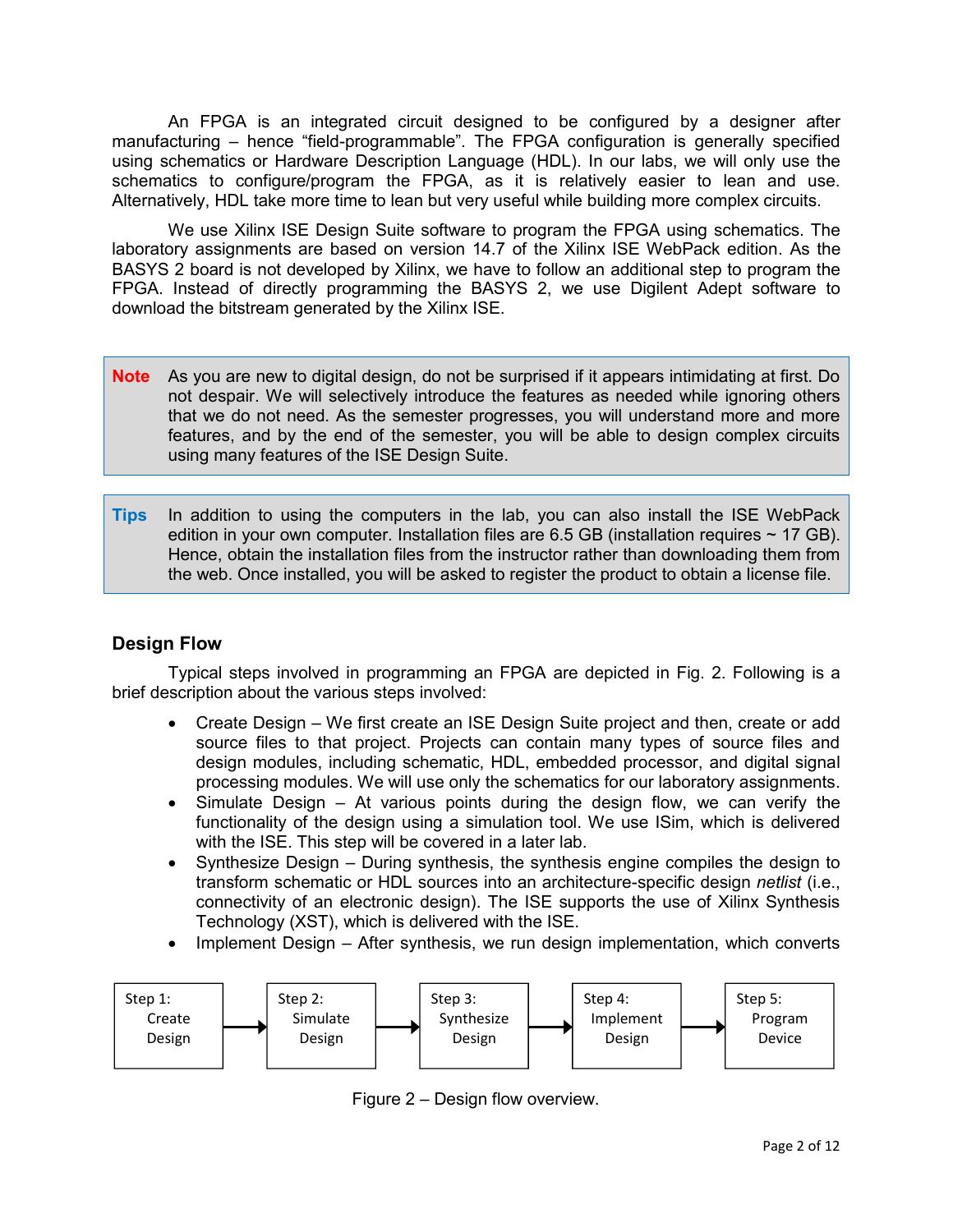the logical design into a physical file format (i.e., *bitstream*) that can be downloaded to the selected target FPGA (a.k.a. device). Bitstream tells how to configure the given FPGA to build the desired circuit.

• Program Device – After generating a programming file (i.e., bitstream), we configure the device. To download the bitstream from a host computer to a device, we use Digilent Adept software.

# **My First Circuit**

Step 1: Starting ISE Design Suite

Start **ISE Design Suite 14.7** by locating the icon on the Windows **Desktop** or Windows **Start** menu.

You should see a display like the one in Fig. 3. This display consists of several windows that provide access to various features of the ISE software. Tip of the Day pop-up window shows various tips every time you load the software. Click **OK** to close the **Tip of the Day** window.

Most of the commands provided by the ISE can be accessed using a set of menus that are located below the title bar.



Figure 3 – ISE Project Navigator window.

### Step 2: Starting a New Project

To create a new project either click on the **New Project...** button on the **Start** panel or **File**  $\rightarrow$  **New Project...** from the menu.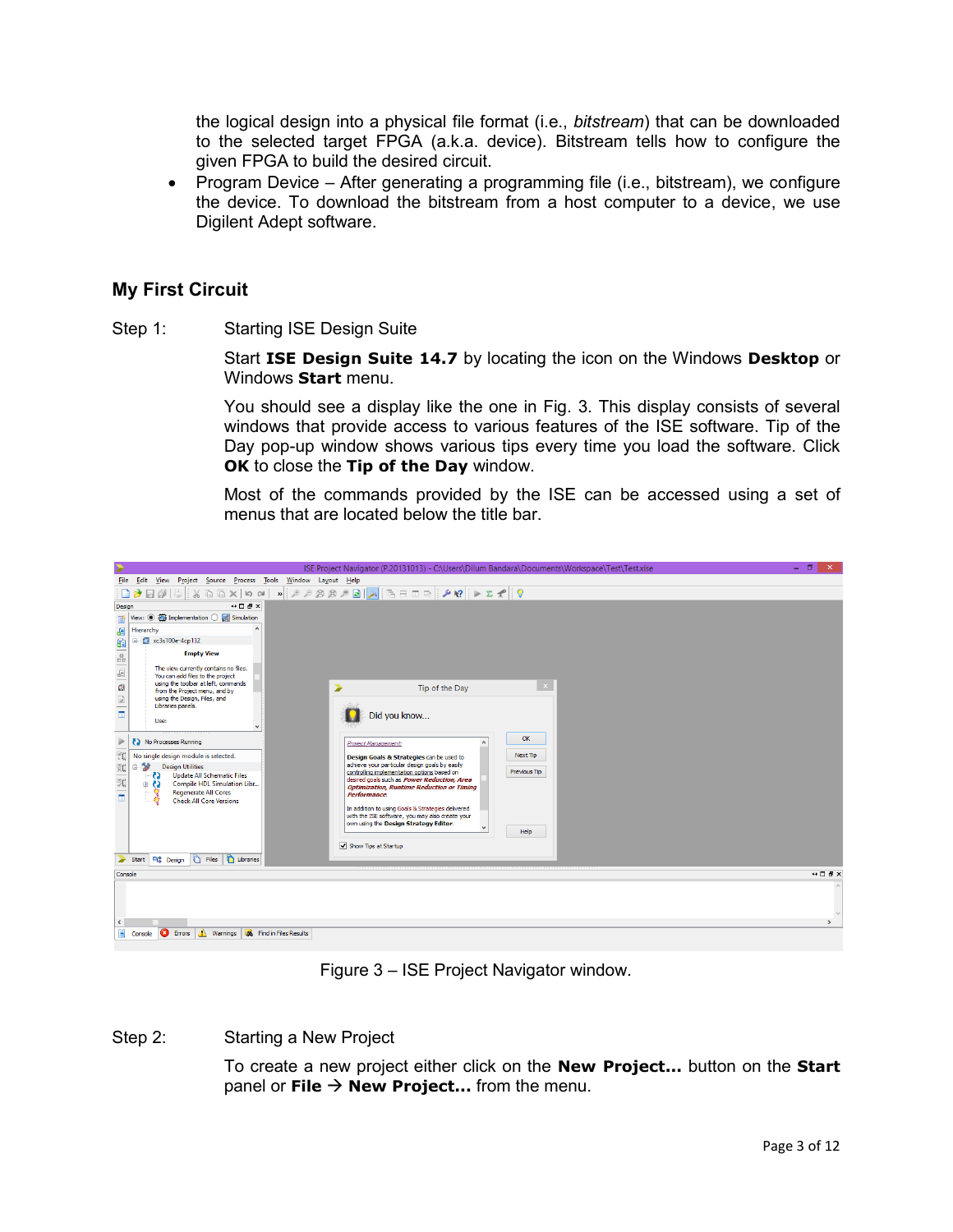This opens up New Project Wizard dialog box. Enter project **Name:** as **Lab 1**. Use **Location** textbox (or **...** button) to a set a suitable location to store your project files.

Set **Top-level source type:** list box to **Schematic**. The completed dialogue box should be similar to Fig. 4.

Click **Next >** button to continue.

|                                                            | New Project Wizard                                               | × |  |  |  |  |  |
|------------------------------------------------------------|------------------------------------------------------------------|---|--|--|--|--|--|
| ← Create New Project<br>Specify project location and type. |                                                                  |   |  |  |  |  |  |
|                                                            | Enter a name, locations, and comment for the project             |   |  |  |  |  |  |
| Name:                                                      | Lab <sub>1</sub>                                                 |   |  |  |  |  |  |
| Location:                                                  | C:\Users\Dilum Bandara\Documents\Workspace\Lab1<br>              |   |  |  |  |  |  |
| Working Directory:                                         | C: \Users \Dilum Bandara \Documents \Workspace \Lab1<br>$\cdots$ |   |  |  |  |  |  |
| Description:                                               | Schematic capture lab                                            |   |  |  |  |  |  |
| Top-level source type:                                     | Select the type of top-level source for the project              |   |  |  |  |  |  |
| Schematic                                                  | v                                                                |   |  |  |  |  |  |
| More Info                                                  | Next<br>Cancel                                                   |   |  |  |  |  |  |

Figure 4 – New Project Wizard dialog box.

#### Step 3: Project Settings

Next, we configure the properties of the device and design flow. Set the properties as given in Table 1. These parameters depend on the FPGA you are targeting for the project. The completed dialog box should be like Fig. 5.

Click **Next >** button to continue.

Then you will see a summary of the project. Double check and make sure all the settings are correct. Any modifications can be made by clicking the **Back** button.

Click **Finish** button.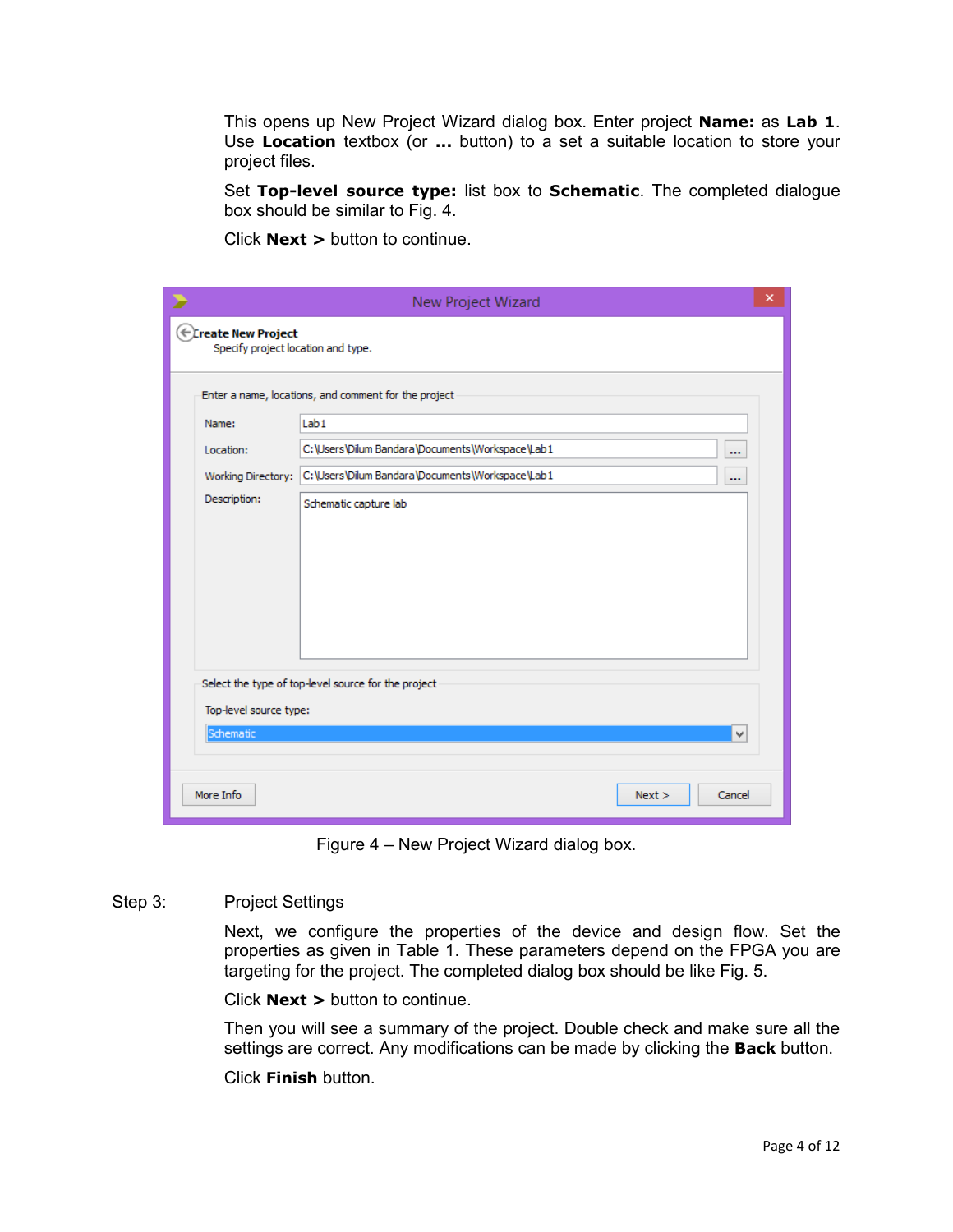| <b>Property Name</b>                | Value               |  |  |  |
|-------------------------------------|---------------------|--|--|--|
| <b>Evaluation Development Board</b> | None Specified      |  |  |  |
| <b>Product Category</b>             | All                 |  |  |  |
| Family                              | Spartan 3E          |  |  |  |
| Device                              | <b>XC3S100E</b>     |  |  |  |
| Package                             | CP132               |  |  |  |
| Speed                               | -4                  |  |  |  |
| <b>Top-Level Source Type</b>        | Schematic           |  |  |  |
| <b>Synthesis Tool</b>               | XST (VHDL/Verilog)  |  |  |  |
| Simulator                           | ISim (VHDL/Verilog) |  |  |  |
| Preferred Language                  |                     |  |  |  |

| Select the device and design flow for the project       |                       |   |
|---------------------------------------------------------|-----------------------|---|
| <b>Property Name</b>                                    | Value                 |   |
| <b>Evaluation Development Board</b>                     | <b>None Specified</b> | ٧ |
| <b>Product Category</b>                                 | ΑII                   | v |
| Family                                                  | Spartan3E             | v |
| Device                                                  | <b>XC3S100E</b>       | v |
| Package                                                 | CP132                 | v |
| Speed                                                   | -4                    | v |
|                                                         |                       |   |
| <b>Top-Level Source Type</b>                            | Schematic             | w |
| <b>Synthesis Tool</b>                                   | XST (VHDL/Verilog)    | v |
| Simulator                                               | ISim (VHDL/Verilog)   | v |
| Preferred Language                                      | <b>VHDL</b>           | v |
| Property Specification in Project File Store all values |                       | v |
| Manual Compile Order                                    |                       |   |
| <b>VHDL Source Analysis Standard</b>                    | VHDL-93               | v |
|                                                         |                       |   |
| <b>Enable Message Filtering</b>                         |                       |   |

Figure 5 – New Project Wizard dialog box with device and design flow parameters.

Once the new project has been created, ISE opens the project in Project Navigator. Navigator can be split into three areas as Design panel (located on the left), Console panel (on the bottom), and HDL/Schematic Editor (on the right). The design panel consists of two sub-panels, namely Sources window (on top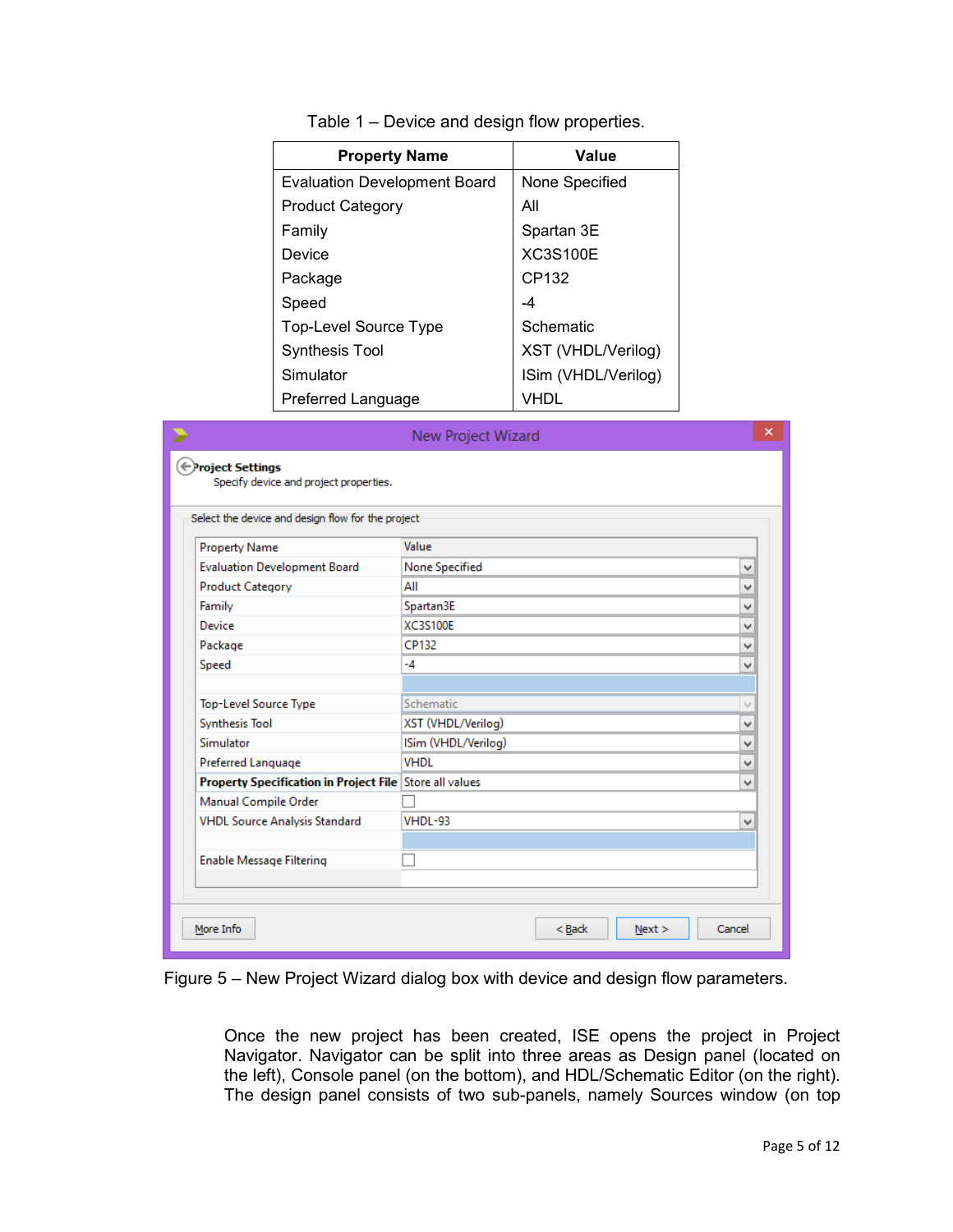left) and Processes window (on the bottom left). Sources window displays all source files associated with the current design and Processes window displays all available processes that can be run on a selected source file. Console panel displays status messages, including error and warning messages. HDL/Schematic Editor window displays source code or the schematic from files selected in the Design panel.

Step 4: Adding New Source Files

Once the new project is created, two sources are listed in the Sources window on the Design panel. It should list the Project file name and the Device targeted for the design.

To add a new or existing source files to a project, right click on the target device **xc3s100e-4cp132** and select **New Source…** from pop-up menu (see Fig. 6).



Figure 6 – Adding a new source file.

This will open up the New Source Wizard dialog box (see Fig. 7).

Select **Schematic** from the list and set a suitable **File name:** (e.g., Circuit 1).

Click **Next >** button. Once the summary appears, click on the **Finish** button.

Once you have created the new schematic file, you can see it in the Sources panel. If the Schematic Editor window (see Fig. 8) does not open up automatically, double click on the source file name to open it.

# Step 5: Building the Circuit

Schematic Editor can be used to build circuits by adding symbols and shapes representing logic gates or logic circuits and then by interconnecting them using lines that represent wires.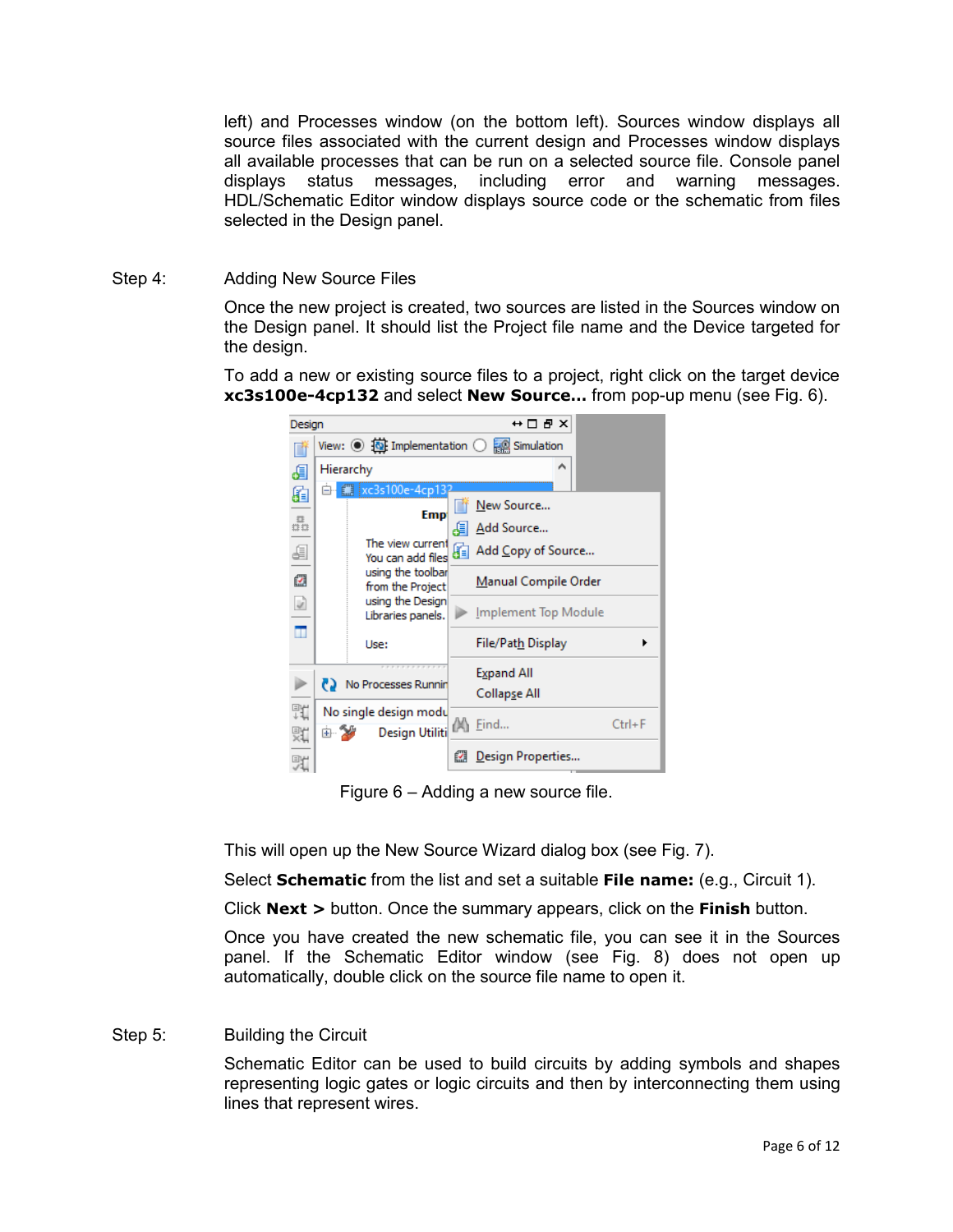|                                                                                                                                                                                                                                                                         | ×<br>New Source Wizard                                                                                                                    |
|-------------------------------------------------------------------------------------------------------------------------------------------------------------------------------------------------------------------------------------------------------------------------|-------------------------------------------------------------------------------------------------------------------------------------------|
| ← Select Source Type<br>Select source type, file name and its location.                                                                                                                                                                                                 |                                                                                                                                           |
| IP (CORE Generator & Architecture Wizard)<br>Schematic<br>Ð<br><b>User Document</b><br>E<br>Verilog Module<br>v<br>Verilog Test Fixture<br><b>VHDL Module</b><br><b>VHDL Library</b><br>P<br><b>VHDL Package</b><br><b>VHDL Test Bench</b><br><b>Embedded Processor</b> | File name:<br>Circuit1<br>Location:<br>: \Users\Dilum Bandara\Documents\Workspace\Lab1<br>$\cdots$<br>$\sqrt{\phantom{a}}$ Add to project |
| More Info                                                                                                                                                                                                                                                               | Cancel<br>Next                                                                                                                            |

Figure 7 – New Source Wizard dialog box.

| ⋗                                                                                                      |                |  |              |  |   |          |  | ISE Project Navigator (P.20131013) - C:\Users\Dilum Bandara\Documents\Workspace\Lab1\Lab1.xise - [Circuit1.sch] |                     |  | $ \Box$ | $\boldsymbol{\times}$ |
|--------------------------------------------------------------------------------------------------------|----------------|--|--------------|--|---|----------|--|-----------------------------------------------------------------------------------------------------------------|---------------------|--|---------|-----------------------|
| $\bullet$<br>File Edit View Project Source Process Add Tools Window Layout Help                        |                |  |              |  |   |          |  |                                                                                                                 |                     |  |         | $ F$ $x$              |
| 품<br>$X \oplus \square \times \sim \sim$<br>$\bullet$<br>ó                                             |                |  |              |  |   |          |  |                                                                                                                 |                     |  |         |                       |
| $\leftrightarrow$ 0 $\theta$ $\times$<br>Options                                                       | $\mathbf{r}$   |  |              |  |   |          |  |                                                                                                                 |                     |  |         |                       |
| <b>Select Options</b>                                                                                  | X              |  |              |  |   |          |  |                                                                                                                 |                     |  |         |                       |
|                                                                                                        | ٦J             |  |              |  |   |          |  |                                                                                                                 |                     |  |         |                       |
| When you click on a branch:                                                                            | 些              |  |              |  |   |          |  |                                                                                                                 |                     |  |         |                       |
| Select the entire branch                                                                               | $rac{a(0)}{2}$ |  |              |  |   |          |  |                                                                                                                 |                     |  |         |                       |
| $\bigcirc$ Select the line segment                                                                     | ⊢              |  |              |  |   |          |  |                                                                                                                 |                     |  |         |                       |
|                                                                                                        |                |  |              |  |   |          |  |                                                                                                                 |                     |  |         |                       |
| When you move an object:                                                                               | 特制             |  |              |  |   |          |  |                                                                                                                 |                     |  |         |                       |
| Keep the connections to other<br>$\odot$<br>objects                                                    |                |  |              |  |   |          |  |                                                                                                                 |                     |  |         |                       |
| Break the connections to other                                                                         | £,             |  |              |  |   |          |  |                                                                                                                 |                     |  |         |                       |
| objects                                                                                                | $\bar{1}$      |  |              |  |   |          |  |                                                                                                                 |                     |  |         |                       |
|                                                                                                        | $\circ$        |  |              |  |   |          |  |                                                                                                                 |                     |  |         |                       |
| When you use the area select tool,<br>select the objects that:                                         |                |  |              |  |   |          |  |                                                                                                                 |                     |  |         |                       |
| • Are endosed by the area                                                                              | □              |  |              |  |   |          |  |                                                                                                                 |                     |  |         |                       |
| Intersect the area<br>O.                                                                               | A              |  |              |  |   |          |  |                                                                                                                 |                     |  |         |                       |
|                                                                                                        | ø              |  |              |  |   |          |  |                                                                                                                 |                     |  |         |                       |
| When you use the area select tool,<br>select:                                                          | ę              |  |              |  |   |          |  |                                                                                                                 |                     |  |         |                       |
| Objects including attribute<br>$\circledbullet$                                                        | ⚠              |  |              |  |   |          |  |                                                                                                                 |                     |  |         |                       |
| windows<br>Objects excluding attribute                                                                 | ÿ              |  |              |  |   |          |  |                                                                                                                 |                     |  |         |                       |
| $\bigcirc$<br>windows                                                                                  | 悬              |  |              |  |   |          |  |                                                                                                                 |                     |  |         |                       |
|                                                                                                        | ×.             |  |              |  |   |          |  |                                                                                                                 |                     |  |         |                       |
| s C Libraries 32 Symbols 32 Options 4 F                                                                | $\sqrt{6}$     |  | Circuit1.sch |  | 図 | $\Sigma$ |  | <b>Design Summary</b>                                                                                           | $\boxed{\boxtimes}$ |  |         |                       |
| Console                                                                                                |                |  |              |  |   |          |  |                                                                                                                 |                     |  |         | $H \Box B$ $\times$   |
|                                                                                                        |                |  |              |  |   |          |  |                                                                                                                 |                     |  |         | $\wedge$              |
| Started : "Launching Schematic Editor to edit Circuit1.sch".<br>Launching Design Summary/Report Viewer |                |  |              |  |   |          |  |                                                                                                                 |                     |  |         |                       |
|                                                                                                        |                |  |              |  |   |          |  |                                                                                                                 |                     |  |         | $\checkmark$          |
| Ł                                                                                                      |                |  |              |  |   |          |  |                                                                                                                 |                     |  |         | $\,$                  |
| Warnings <b>M</b> Find in Files Results<br><b>B</b> Errors<br>Console                                  |                |  |              |  |   |          |  |                                                                                                                 |                     |  |         |                       |
|                                                                                                        |                |  |              |  |   |          |  |                                                                                                                 |                     |  |         | $[856, -36]$          |



Click on the **Symbols** tab in the Design panel.

You will see two list boxes labelled Symbols and Categories. The Symbols list shows all the symbols in selected category in the Categories list. For example, the "<--All symbols-->" category displays all symbols in the current library.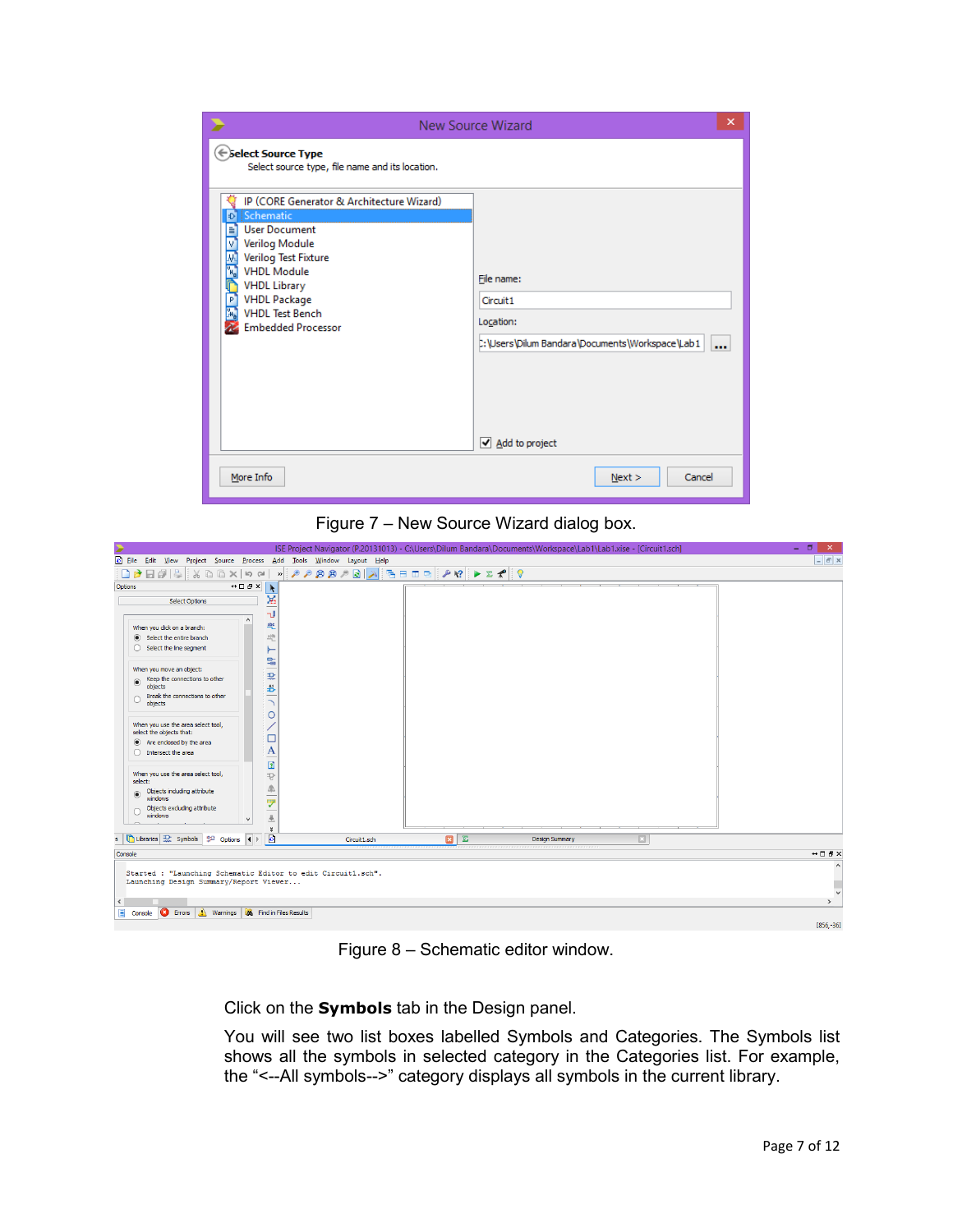Using suitable symbols build a digital circuit that represents the following logic equation.

 $X = (A \cdot B) + C$ 

**Tips** You can use the **Symbol Name Filter** textbox to search for symbols as well.

Use the Zoom icons on the main toolbar (under the menu bar) to resize the display so that the circuit appears clearly.

To add wires, click on the **Add Wire** icon on the toolbar (located to the right of Design panel).

I/O markers are used to connect the inputs and outputs to external components outside the FPGA. Adding I/O markers to your circuit also tells the synthesizer and simulator tools which ports to regard as overall inputs and outputs.

Add four I/O marks (for A, B, C, and X) using the **Add I/O Marker** icon on the toolbar.

**Tips** Frequently used functions/options can also be accessed by right clicking on the Schematic Editor window.

> Go back to regular cursor mode and double click on an I/O marker. When the I/O marker's object properties dialog box appears, select the **Nets** category and change the labels of input and outputs as **A**, **B**, **C**, and **X** using the **Name** field of the I/O marker.

> Make sure to save all changes to the project using **Save All** icon or menu option. Make sure to frequently save your work.

The completed circuit should be similar to Fig. 9.



Figure 9 – Schematic view of the circuit.

#### Step 6: Creating User Constraints File

A user constraints file (.ucf file) defines user constraints like physical *pin* to circuit *net* mappings (i.e., mapping the buttons and LEDs on the BASYS 2 board to inputs/outputs in the circuit). This is sometimes referred to as an implementation constraints file. The .ucf file can be modified inside ISE using a text editor.

To add an .ucf file to your design, go to the **Sources** window and right click on the source file that requires user constraints. Select **New Source...** option from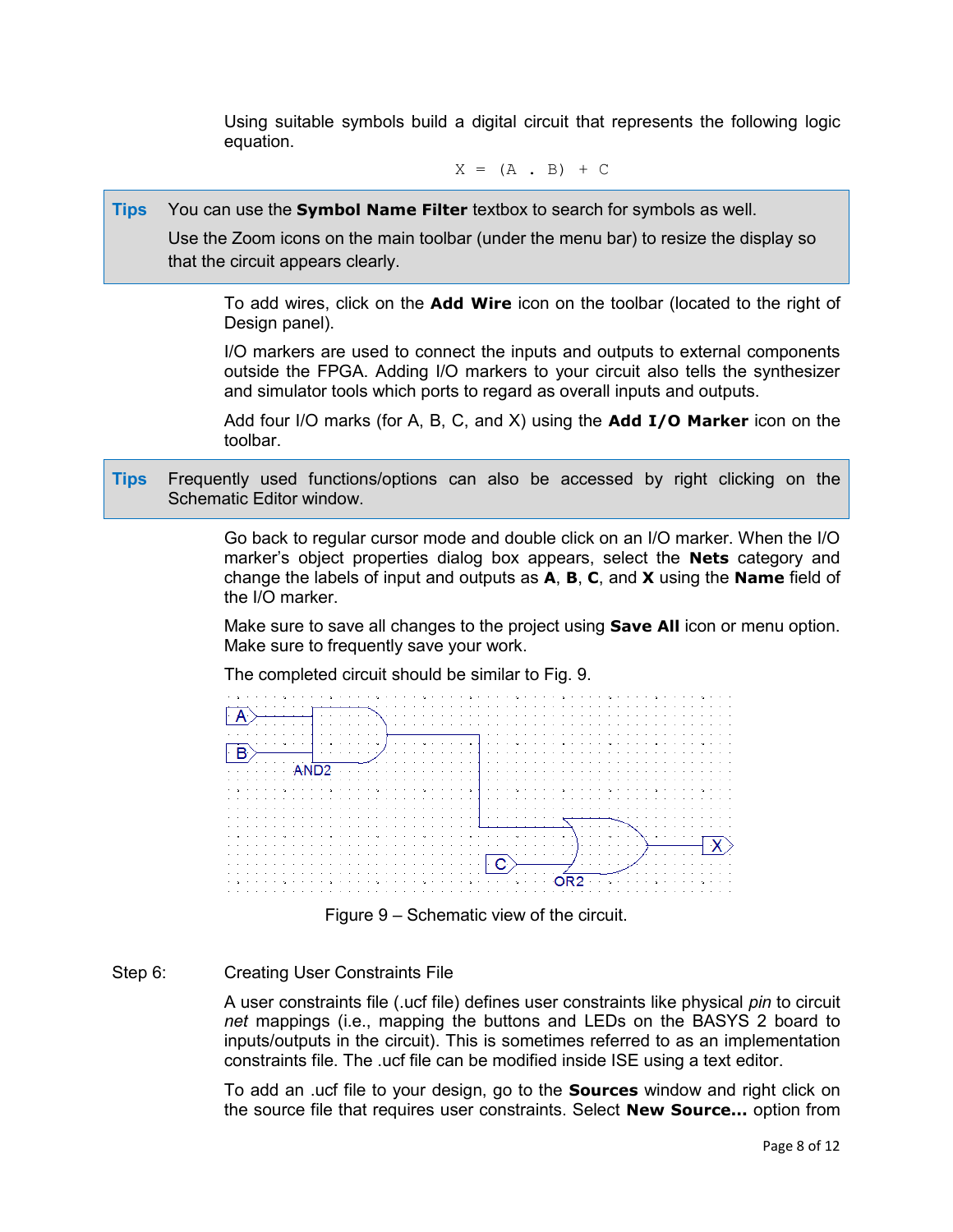the drop-down menu. Select **Implementation Constraints File** from the New Source Wizard dialog box. Name the file as **PinAssignment**.

To edit the .ucf file, select **PinAssignment.ucf** file listed in the Sources window. Then expand the **User Constraints** option in the Processes window below, and double-click on the **Edit Constraints (Text)** option. This should open up a blank text editor.

Each entry in the file should have the following format:

NET "net name" LOC ="xxx";

In the statement, "net name" is the name of the *net* (i.e., input or output on our circuit) to attach to the *pin* (connection on BASYS 2 board) number xxx. Make sure to include quotes. For our project, the three inputs are assigned to switches 0 through 2 (SW0 – SW2) and the output is assigned to LED0 (LD0) on the BASYS 2 board. A partly filled .ucf file is as given below.

```
NET "A" LOC ="P11";
NET "B" LOC ="L3";
NET C'' LOC =" ";
NET "X" LOC =" ";
```
Complete the entries for pins C and X by finding the correct pin assignment given in Digilent Basys2 Reference Manual (this file can be found in Moodle).

- **Tips** Don't copy and paste above lines from PDF to ISE text editor. PDF may introduce hidden characters which ISE is not able to interpret.
- Step 7: Generating the Programming File

Now we are ready to create a programming file (a.k.a. bitstream, .bit file) for the FPGA in BASYS 2.

Go to the **Sources** window and select the schematic file. Next, go to the **Processes** window. You should see the following 3 processes listed:

- 1. Synthesize XST
- 2. Implement Design
- 3. Generate Programming file

Run the synthesis process either by double clicking on the **Synthesize – XST** or clicking and selecting the **Run** option.

This process analyses the circuit you have created, checking for valid connections, syntax, and structure, to verify that the circuit is valid and synthesizable. This process may take some time depending the complexity of your circuit and speed of the computer.

If the synthesis process is successful, you will see a message similar to the following on the Console panel (tick will also appear on the Processes window):

Process "Synthesize - XST" completed successfully

If the process returns any error messages go and double check the circuit. Do necessary changes, and then rerun the **Implement Design** process as above.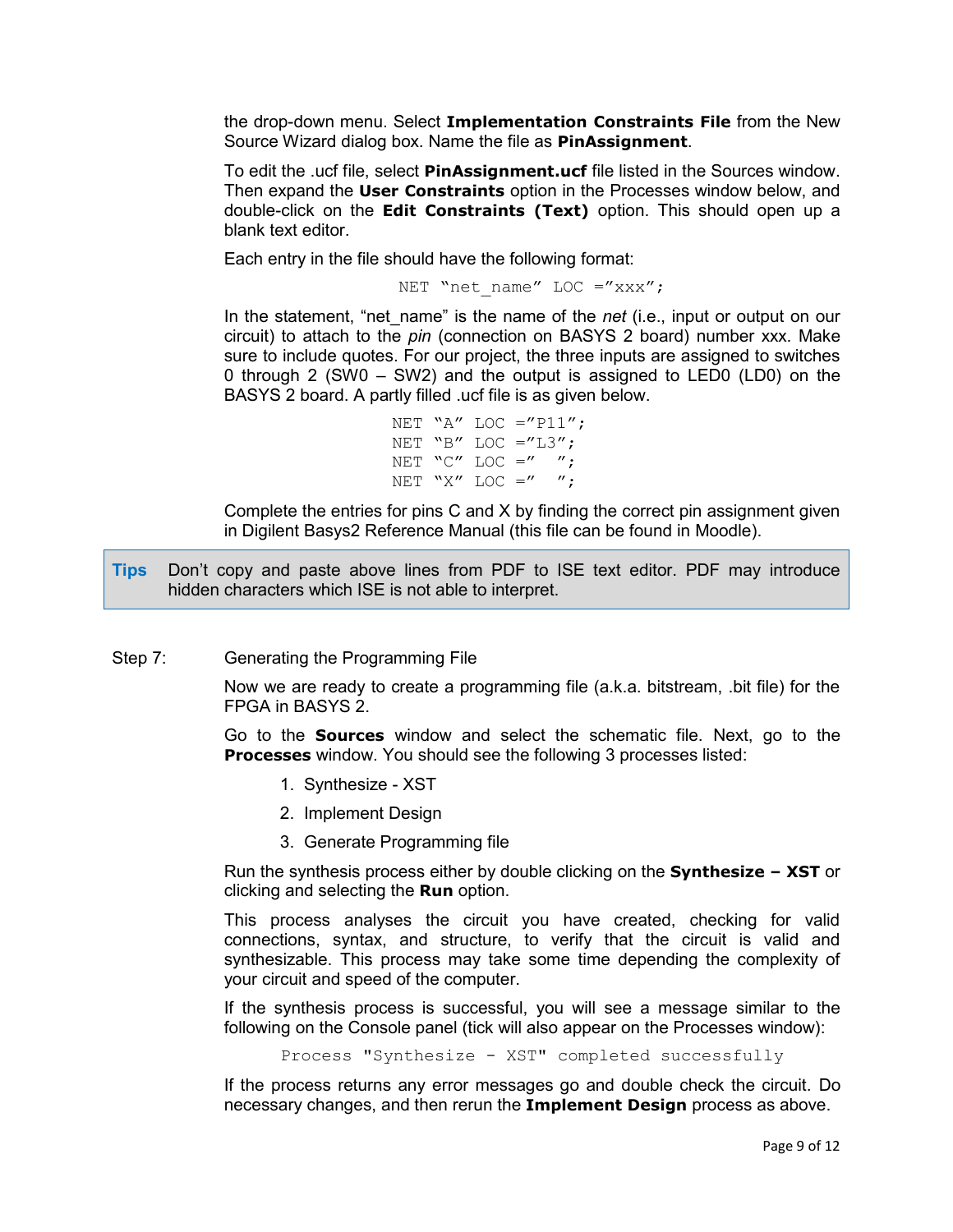This process uses various algorithms to map out the digital circuit and then creates place and route information so that it can be placed on the physical FPGA. It may also take a while to complete. Once successful you should see a message similar to the following:

Process "Generate Post-Place & Route Static Timing" completed successfully

If the Implement Design process does not return any errors, you can run the Generate Programming File process. Before we do this, we need to specify the signal that will be used to clock the startup sequence at the end of the FPGA configuration process. This option allows a configuration file to configure a board straight from the computer, load a configuration from platform Flash memory on the board, or use an external clock source connected to the clock pin on the BASYS 2.

Right click on the **Generate Programming File** process and select **Process Properties…**.

In the **Category** pane of the Process Properties dialog box, select **Startup Options**. The first item in the right panel is the **FPGA Start-Up Clock** property. To configure the board from the computer, the start-up clock value should be set to **JTAG Clock**. Complete window should be like Fig. 10.

| 配                                                                                                                |                                                                                                                   | Process Properties - Startup Options                                                                                                                                                                                                                                                                                              |                                                                                                                        | $\times$                         |
|------------------------------------------------------------------------------------------------------------------|-------------------------------------------------------------------------------------------------------------------|-----------------------------------------------------------------------------------------------------------------------------------------------------------------------------------------------------------------------------------------------------------------------------------------------------------------------------------|------------------------------------------------------------------------------------------------------------------------|----------------------------------|
| Category<br><b>General Options</b><br><b>Configuration Options</b><br><b>Startup Options</b><br>Readback Options | Switch Name<br>-g StartUpClk:<br>-g DonePipe:<br>-g GTS_cycle:<br>-g GWE_cycle:<br>-g LCK_cycle:<br>-g DriveDone: | <b>Property Name</b><br>FPGA Start-Up Clock<br><b>Enable Internal Done Pipe</b><br>-g DONE_cycle: Done (Output Events)<br>Enable Outputs (Output Events)<br>Release Write Enable (Output Events)   Default (6)<br>Wait for DLL Lock (Output Events)<br>Drive Done Pin High<br>Standard<br>Property display level:<br>$\checkmark$ | Value<br><b>JTAG Clock</b><br>⊽<br>Default (4)<br>Default (5)<br>Default (NoWait)<br>√ Display switch names<br>Default | v<br>$\checkmark$<br>v<br>v<br>٧ |
|                                                                                                                  |                                                                                                                   | OK<br>Cancel                                                                                                                                                                                                                                                                                                                      | Help<br><b>Apply</b>                                                                                                   |                                  |

Figure 10 – Process Properties dialog box.

Then click **OK** button. Run the **Generate Programming File** process. After this process completes, a configuration .bit file (**circuit1.bit** in our case) should appear in the directory where your project is located.

### Step 8: Configuring the Board

As the BASYS 2 board is not developed by Xilinx, we have to follow an additional step to program the FPGA. Instead of directly programming the BASYS 2, we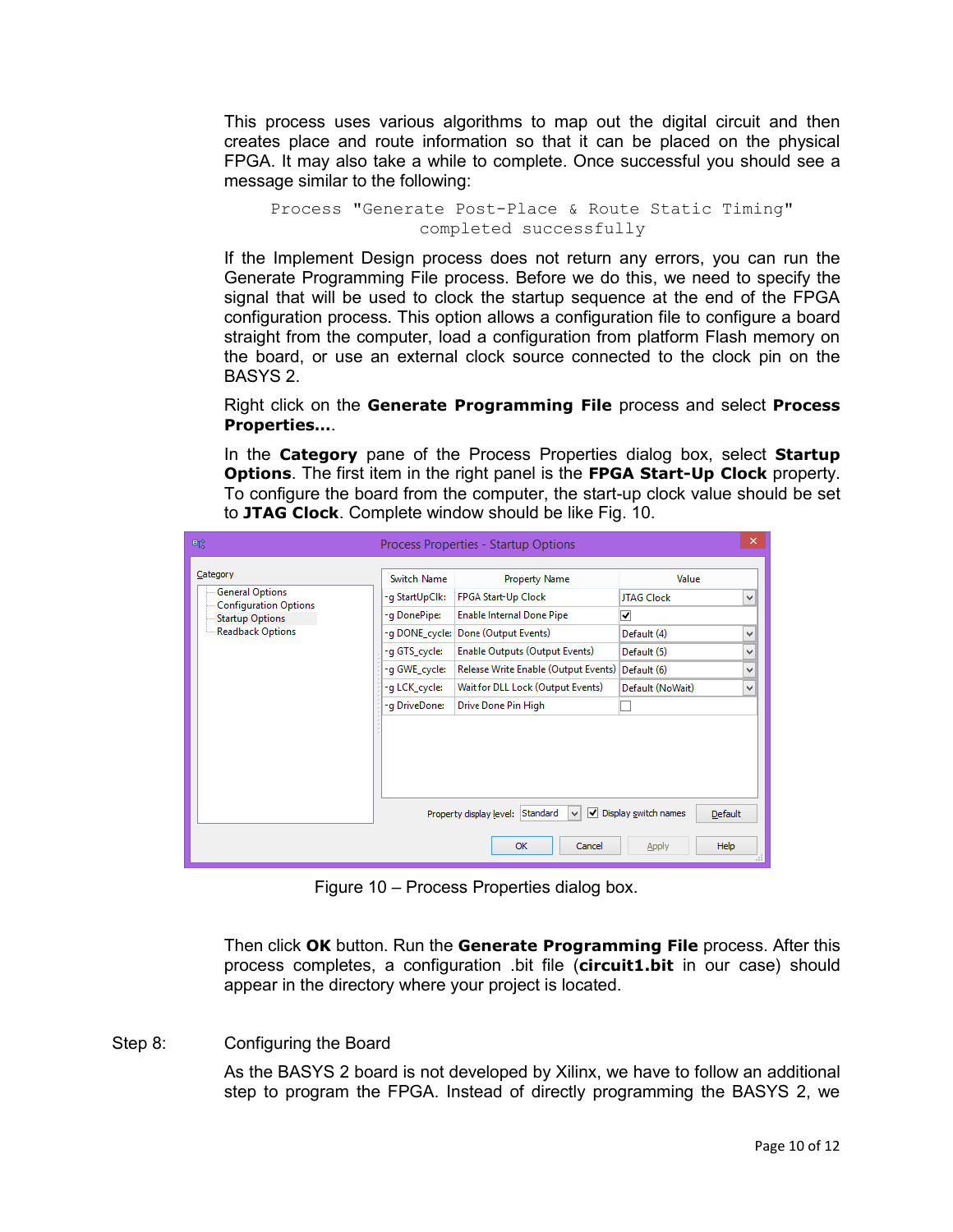use Digilent Adept software to download the .bit file to the board. If the computer that you are using is not connected to a BASYS 2, talk to the instructor to get access to a computer that is connected to a BASYS 2. Following steps should be carried out only on a computer with BASYS 2 attached. You need to copy .bit file to the new computer.

**Warning** Never touch/hold the development board from the top, bottom, or middle. Static charges can ruin the small electronic components. Always hold the board from the sides as shown in Fig 11.





Make sure BASYS 2 is connected to the computer using a USB cable. Also make sure **JP3** jumper on the board is set to **PC**. This tells the program to be loaded from the PC/computer not from ROM. Set the **POWER** switch to **ON**.

Start **Digilent Adept** by locating the icon on the Windows **Desktop** or Windows **Start** menu.

Adept should automatically detect the BASYS 2 board. If not, select it from the **Connect**: dropdown list.

Adept tries to initialize itself for device configuration. It can also be manually initialized by clicking the Initialize button. After initializing, the Adept interface shows the available configuration options for the attached device in the dropdown list next to the device icon. If Adept is unable to connect to the product, or is unable to initialize, the window displays "No devices identified." If this happens, try disconnecting and then reconnecting the board again.

Click the **Browse** button next to the FPGA box in the window. Using the Open dialog box open the appropriate configuration (**circuit1.bit**) file. The completed window should be like Fig. 12.

Adept displays a history of configuration files in the drop-down list box next to the device.

Click the **Program** button or right click on the FPGA box and click on **Program Device** button. This will program the device. Any error messages will be indicated at the bottom of Adept window.